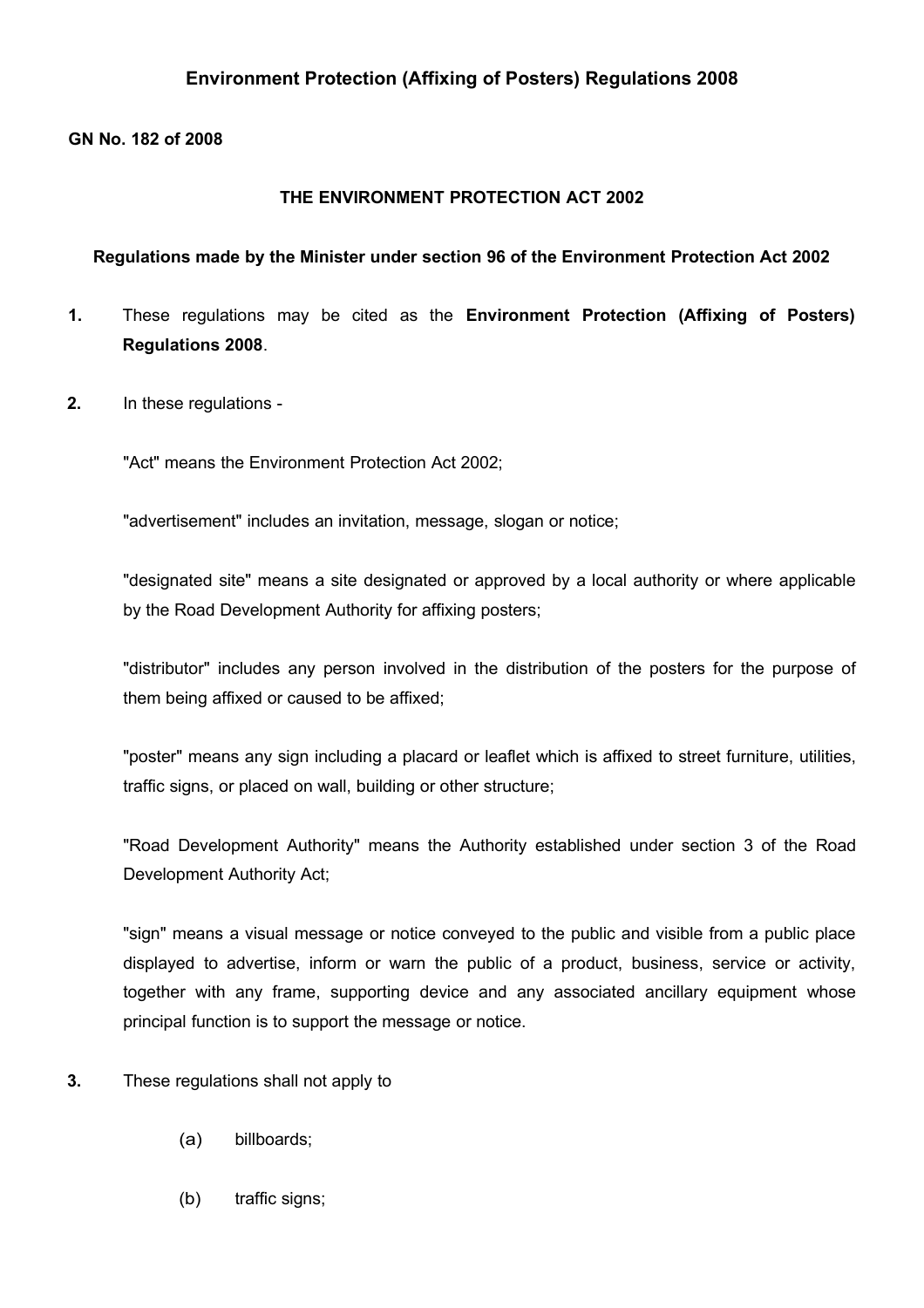- (c) posters affixed inside a commercial premise or building;
- (d) posters affixed inside a display window of a building; and
- (e) direction, information or facility signs erected by or with the approval of a government authority.
- **4.** (1) Subject to regulation 3, no person shall affix or cause to be affixed any poster in a public place or which is visible from a public place other than at a designated site.
	- (2) These regulations do not exempt a person from complying with the provisions of the Local Government Act, the Roads Act or such other legislation as may be applicable.
	- (3) The printer, person who has commissioned a poster or distributor, as the case may be, shall be presumed to have caused the poster to be affixed.
- **5.** (1) No person shall affix or cause to be affixed a poster unless it contains the real description of the name of -
	- (a) the printer; and
	- (b) the distributor or the person who has commissioned the poster.
	- (2) (a) Any printer who produces a poster without his name and that of the distributor or person who has commissioned the poster, as specified in paragraph (1), shall commit an offence.
		- (b) A printer shall keep a record of the printing works carried by him as well as the details of the person commissioning the working, including his name, address, and such other particulars as to ascertain his identity.
	- (3) (a) An enforcing agency or the authorised officer may take any of the action provided for under regulation 10, where a poster not complying with paragraph (1) has been affixed.
		- (b) An enforcing agency or the authorised officer may inspect the record of a printer as specified in paragraph 2(b), for the purpose of ascertaining the identity of a person who has affixed or caused to be affixed a poster.